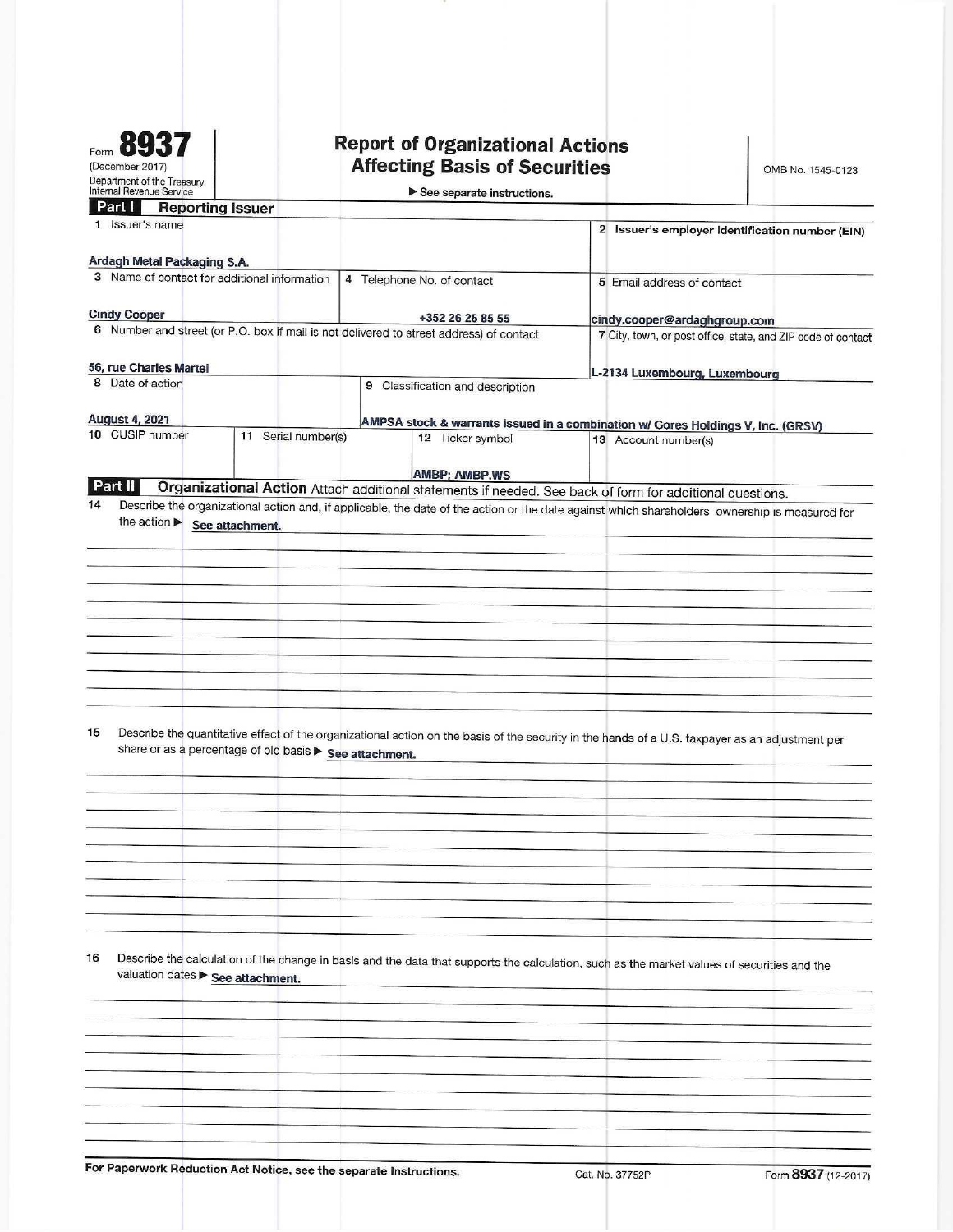| Form 8937 (12-2017) |             |                                                         |                                                                                                                                                          |                                            | Page 2                                                                                                                                                       |
|---------------------|-------------|---------------------------------------------------------|----------------------------------------------------------------------------------------------------------------------------------------------------------|--------------------------------------------|--------------------------------------------------------------------------------------------------------------------------------------------------------------|
| Part II             |             | <b>Organizational Action (continued)</b>                |                                                                                                                                                          |                                            |                                                                                                                                                              |
|                     |             |                                                         |                                                                                                                                                          |                                            |                                                                                                                                                              |
| 17                  |             |                                                         | List the applicable Internal Revenue Code section(s) and subsection(s) upon which the tax treatment is based >                                           |                                            | See attachment.                                                                                                                                              |
|                     |             |                                                         |                                                                                                                                                          |                                            |                                                                                                                                                              |
|                     |             |                                                         |                                                                                                                                                          |                                            |                                                                                                                                                              |
|                     |             |                                                         |                                                                                                                                                          |                                            |                                                                                                                                                              |
|                     |             |                                                         |                                                                                                                                                          |                                            |                                                                                                                                                              |
|                     |             |                                                         |                                                                                                                                                          |                                            |                                                                                                                                                              |
|                     |             |                                                         |                                                                                                                                                          |                                            |                                                                                                                                                              |
|                     |             |                                                         |                                                                                                                                                          |                                            |                                                                                                                                                              |
|                     |             |                                                         |                                                                                                                                                          |                                            |                                                                                                                                                              |
|                     |             |                                                         |                                                                                                                                                          |                                            |                                                                                                                                                              |
|                     |             |                                                         |                                                                                                                                                          |                                            |                                                                                                                                                              |
|                     |             |                                                         |                                                                                                                                                          |                                            |                                                                                                                                                              |
| 18                  |             | Can any resulting loss be recognized? > See attachment. |                                                                                                                                                          |                                            |                                                                                                                                                              |
|                     |             |                                                         |                                                                                                                                                          |                                            |                                                                                                                                                              |
|                     |             |                                                         |                                                                                                                                                          |                                            |                                                                                                                                                              |
|                     |             |                                                         |                                                                                                                                                          |                                            |                                                                                                                                                              |
|                     |             |                                                         |                                                                                                                                                          |                                            |                                                                                                                                                              |
|                     |             |                                                         |                                                                                                                                                          |                                            |                                                                                                                                                              |
|                     |             |                                                         |                                                                                                                                                          |                                            |                                                                                                                                                              |
|                     |             |                                                         |                                                                                                                                                          |                                            |                                                                                                                                                              |
|                     |             |                                                         |                                                                                                                                                          |                                            |                                                                                                                                                              |
|                     |             |                                                         |                                                                                                                                                          |                                            |                                                                                                                                                              |
|                     |             |                                                         |                                                                                                                                                          |                                            |                                                                                                                                                              |
|                     |             |                                                         |                                                                                                                                                          |                                            |                                                                                                                                                              |
| 19                  |             |                                                         | Provide any other information necessary to implement the adjustment, such as the reportable tax year ▶ See attachment.                                   |                                            |                                                                                                                                                              |
|                     |             |                                                         |                                                                                                                                                          |                                            |                                                                                                                                                              |
|                     |             |                                                         |                                                                                                                                                          |                                            |                                                                                                                                                              |
|                     |             |                                                         |                                                                                                                                                          |                                            |                                                                                                                                                              |
|                     |             |                                                         |                                                                                                                                                          |                                            |                                                                                                                                                              |
|                     |             |                                                         |                                                                                                                                                          |                                            |                                                                                                                                                              |
|                     |             |                                                         |                                                                                                                                                          |                                            |                                                                                                                                                              |
|                     |             |                                                         |                                                                                                                                                          |                                            |                                                                                                                                                              |
|                     |             |                                                         |                                                                                                                                                          |                                            |                                                                                                                                                              |
|                     |             |                                                         |                                                                                                                                                          |                                            |                                                                                                                                                              |
|                     |             |                                                         |                                                                                                                                                          |                                            |                                                                                                                                                              |
|                     |             |                                                         |                                                                                                                                                          |                                            |                                                                                                                                                              |
|                     |             |                                                         |                                                                                                                                                          |                                            | Under penalties of perjury, I declare that I have examined this return, including accompanying schedules and statements, and to the best of my knowledge and |
| Sign                |             |                                                         | belief, it is true, correct, and complete. Declaration of preparer (other than officer) is based on all information of which preparer has any knowledge. |                                            |                                                                                                                                                              |
| Here                | Signature ▶ |                                                         |                                                                                                                                                          | Date $\blacktriangleright$                 |                                                                                                                                                              |
|                     |             |                                                         |                                                                                                                                                          |                                            |                                                                                                                                                              |
|                     |             | Print your name ► Michael Leonard                       |                                                                                                                                                          | <b>Chief Tax Officer</b><br><b>Title ▶</b> |                                                                                                                                                              |
| Paid                |             | Print/Type preparer's name                              | Preparer's signature                                                                                                                                     | Date                                       | PTIN<br>Check $\Box$ if                                                                                                                                      |
| Preparer            |             | Firm's name<br>▶                                        |                                                                                                                                                          |                                            | self-employed                                                                                                                                                |
| <b>Use Only</b>     |             | Firm's address ▶                                        |                                                                                                                                                          |                                            | Firm's EIN ▶<br>Phone no.                                                                                                                                    |
|                     |             |                                                         | Send Form 8937 (including accompanying statements) to: Department of the Treasury, Internal Revenue Service, Ogden, UT 84201-0054                        |                                            |                                                                                                                                                              |
|                     |             |                                                         |                                                                                                                                                          |                                            |                                                                                                                                                              |
|                     |             |                                                         |                                                                                                                                                          |                                            |                                                                                                                                                              |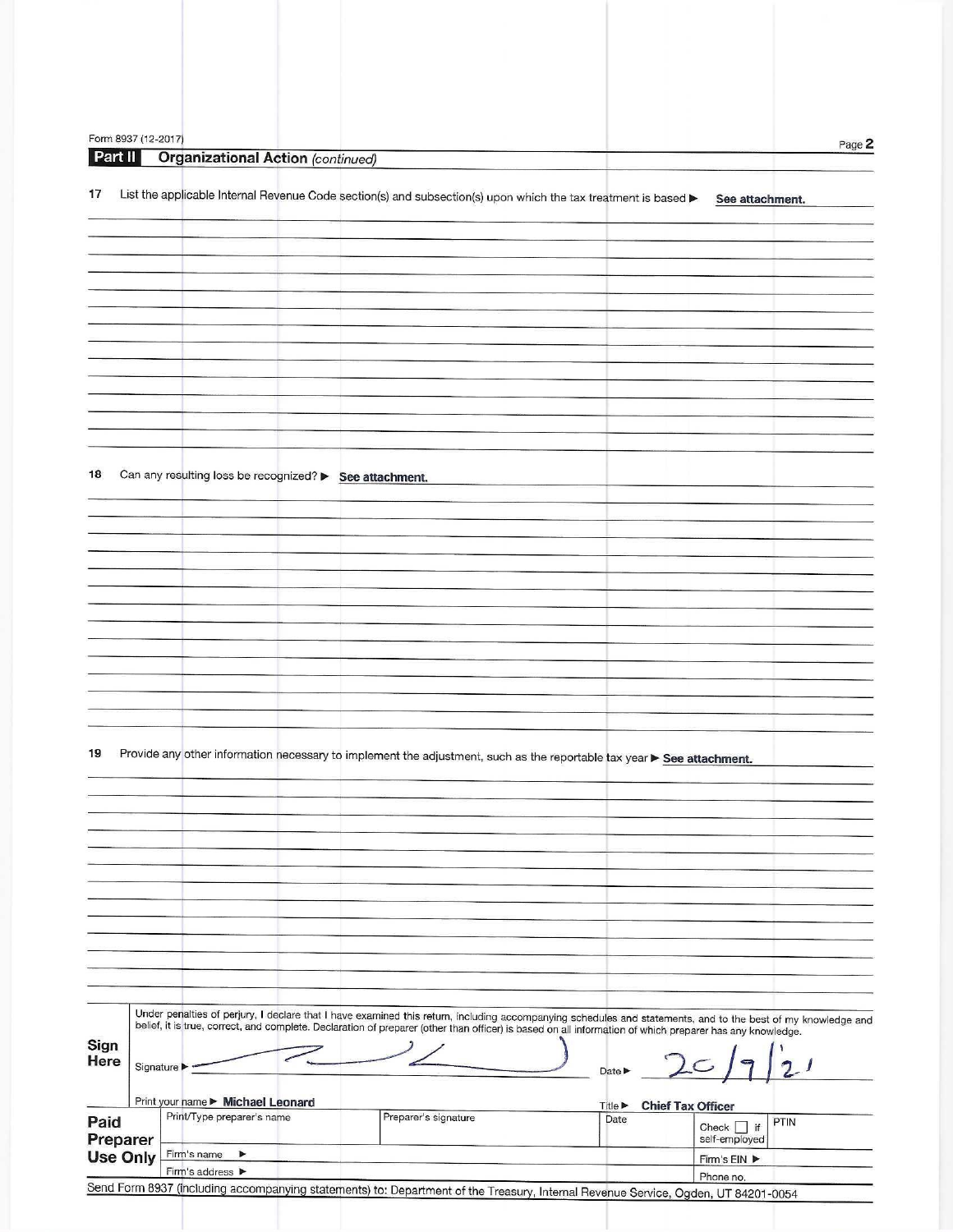# **Ardagh Metal Packaging S.A. EIN: Not applicable**

#### **ATTACHMENT TO FORM 8937 – PART II REPORT OF ORGANIZATIONAL ACTIONS AFFECTING BASIS OF SECURITIES**

#### *CONSULT YOUR TAX ADVISOR*

**The information contained herein is being provided pursuant to the requirements of Section 6045B of the Internal Revenue Code of 1986, as amended (the "Code"), and includes a general summary regarding the application of certain U.S. federal income tax laws and regulations relating to the effects of the Merger (as defined below) on the tax basis of shares of stock and warrants of Ardagh Metal Packaging S.A. ("AMPSA") received in exchange for shares of common stock and warrants of Gore Holdings V, Inc., which has been renamed Ardagh MP USA Inc. ("GHV"). The information contained herein does not constitute tax advice and does not purport to be complete or to describe the consequences that may apply to particular categories of shareholders. Neither AMPSA nor GHV provides tax advice to its shareholders. You are urged to consult your own tax advisor regarding the particular consequences of the Merger to you, including the applicability and effect of all U.S. federal, state, and local tax laws and foreign tax laws. We urge you to read the Form F-4 Registration Statement filed with the Securities and Exchange Commission on June 22, 2021, noting especially the discussion therein under the heading "Material U.S. Federal Income Tax Considerations". You may access the Registration Statement at www.sec.gov.** 

#### **Line 14. Describe the organizational action and, if applicable, the date of the action or the date against which the shareholders' ownership is measured from the action.**

Effective as of August 4, 2021, pursuant to the terms and conditions of the Business Combination Agreement, dated as of February 22, 2021, by and among AMPSA, Ardagh MP MergeCo Inc., a wholly-owned subsidiary of AMPSA ("MergeCo"), Ardagh Group S.A., and GHV (the "Business Combination Agreement"), MergeCo merged with and into GHV, with GHV being the surviving corporation and a wholly-owned subsidiary of AMPSA (the "Merger").

All shares of GHV Class A common stock ("GHV Common Stock") issued and outstanding immediately prior to the effective time of the Merger, other than the Excluded Shares (as defined in the Business Combination Agreement), were treated for U.S. federal income tax purposes as contributed to AMPSA in exchange for AMPSA shares ("AMPSA Shares"), and all warrants to acquire GHV Class A common stock ("GHV Warrants") were converted into AMPSA warrants ("AMPSA Warrants"). No fractional shares of AMPSA common stock were issued. Instead, a GHV shareholder received (i) one AMPSA Share if such GHV shareholder would have been entitled to a fractional share equal to or in excess of 0.5, or (ii) no share of AMPSA common stock if such GHV shareholder would have been entitled to a fractional share less than 0.5.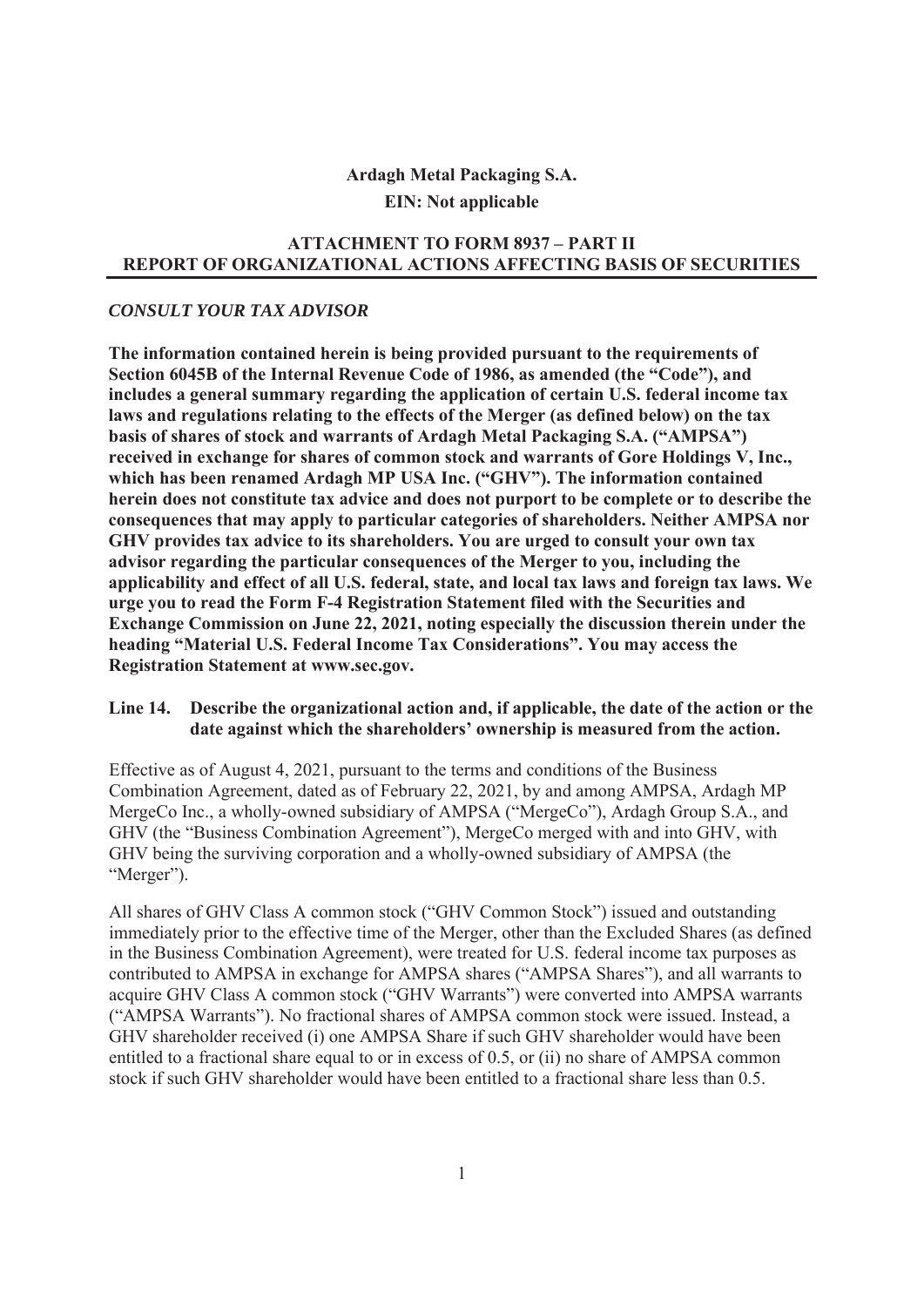#### **Line 15. Describe the quantitative effect of the organizational action on the basis of the security in the hands of a U.S. taxpayer as an adjustment per share or as a percentage of old basis.**

AMPSA and GHV expect the Merger to qualify as a transaction described in Section 351 of the Code but not as a reorganization within the meaning of Section 368(a) of the Code and intend to report the organizational action accordingly in their U.S. corporate tax returns.

The quantitative effect of the Merger on the basis of the securities in the hands of a U.S. taxpayer will depend, in part, on whether such U.S. taxpayer held both GHV Common Stock and GHV Warrants or, instead, held only one type of GHV security.

# **1. U.S. taxpayers that held GHV Common Stock but no GHV Warrants at the time of the Merger**

Provided the Merger qualifies as a transaction described in Section 351 of the Code, the holders that exchanged their shares of GHV Common Stock for AMPSA Shares and held no GHV Warrants at the time of the Merger will not recognize any gain or loss for U.S. federal income tax purposes. Each such GHV shareholder's aggregate tax basis in the AMPSA Shares received in the Merger will equal such GHV stockholder's aggregate adjusted tax basis in the shares of GHV Common Stock surrendered in the Merger. Shareholders that acquired GHV Common Stock at different times or different prices will need to calculate their tax basis in each block of GHV Common Stock to determine their tax basis in the AMPSA Shares received in exchange for their GHV Common Stock in the Merger.

# **2. U.S. taxpayers that held both GHV Common Stock and GHV Warrants at the time of the Merger**

The appropriate U.S. federal income tax treatment of the conversion of GHV Warrants into AMPSA Warrants for such taxpayers is uncertain.

It is possible that a holder of both GHV Common Stock and GHV Warrants could be treated as transferring property consisting of its GHV Common Stock and GHV Warrants to AMPSA in exchange for AMPSA Shares and AMPSA Warrants in an exchange governed by Section 351 of the Code (and not by Section 368 of the Code). If so treated, such a holder should be required to recognize gain (but not loss) in an amount equal to the lesser of (i) the amount of gain realized by such holder (generally, the excess of (x) the sum of the fair market value of the AMPSA Warrants and AMPSA Shares received by such holder over (y) such holder's aggregate adjusted tax basis in the GHV Warrants and GHV Common Stock) and (ii) the fair market value of the AMPSA Warrants received by such holder in such exchange. In that event, such holder's aggregate tax basis in the AMPSA Shares and AMPSA Warrants received in the Merger (the "Aggregate Tax Basis") will equal the sum of (i) such holder's aggregate adjusted tax basis in the GHV Warrants and GHV Common Stock surrendered in the Merger, and (ii) the amount of gain recognized by such holder in the Merger. The adjusted tax basis of the AMPSA Warrants received by such holder would be their fair market value immediately after the Merger, and the aggregate adjusted tax basis of the AMPSA Shares received by such holder would be the excess of (a) the Aggregate Tax Basis over (b) the fair market value of the AMPSA Warrants received by such holder immediately after the Merger. Shareholders that acquired GHV Common Stock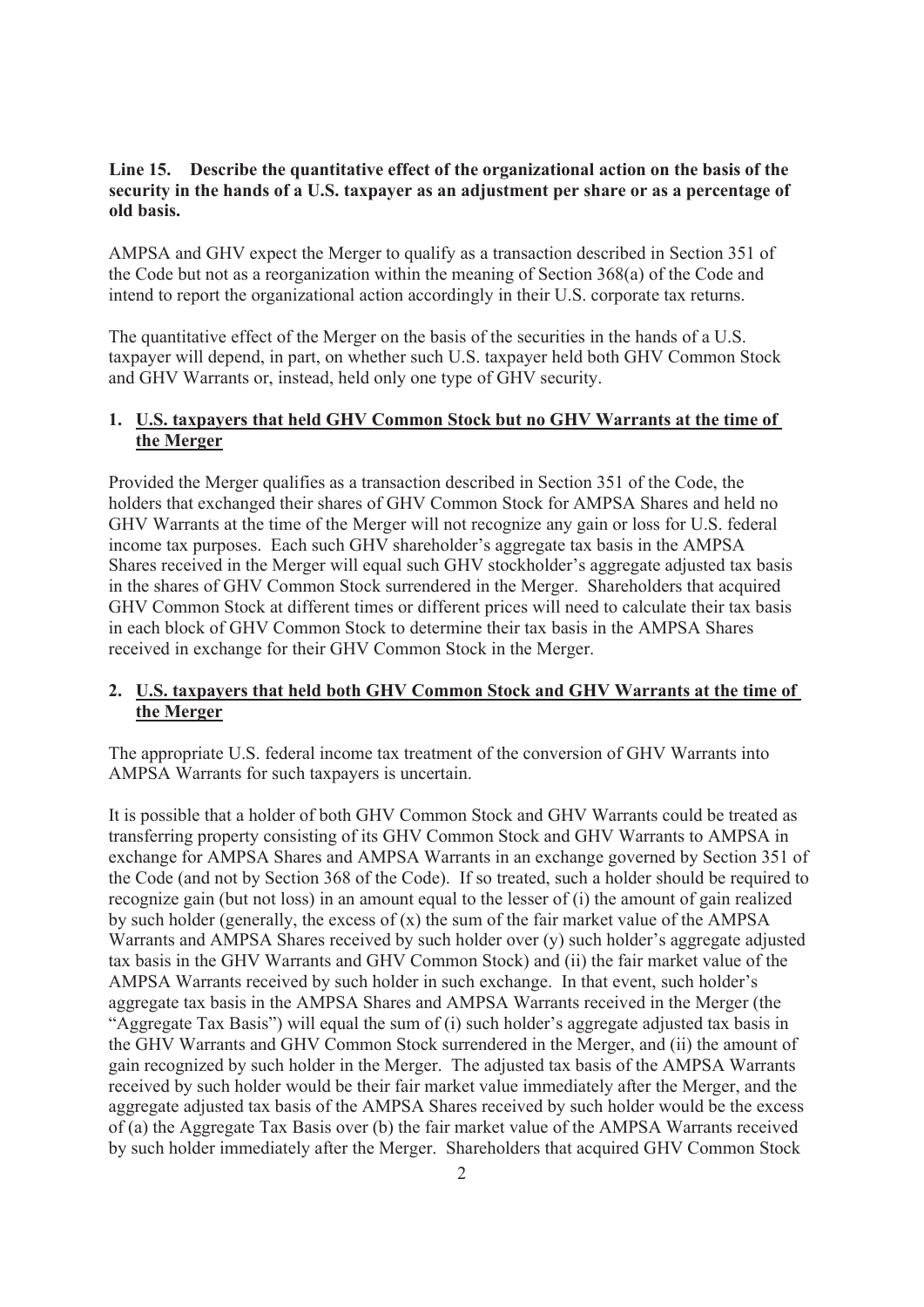at different times or different prices will need to calculate their tax basis in each block of GHV Common Stock to determine their tax basis in the AMPSA Shares received in exchange for their GHV Common Stock in the Merger. (The determination of the fair market value of the AMPSA Shares and the fair market value of AMPSA Warrants is discussed below in the response to line 16.)

It is also possible that the conversion of GHV Warrants into AMPSA Warrants is not treated as a transfer of "property" by the holder to AMPSA in exchange for the AMPSA Warrants. Thus, it is possible, assuming the Merger qualifies as a transaction described in Section 351 of the Code but not as a reorganization within the meaning of Section 368(a) of the Code, that U.S. taxpayers that held both GHV Common Stock and GHV Warrants at the time of the Merger (i) recognize no gain or loss on the exchange of GHV Common Stock for AMPSA Shares, and (ii) recognize gain or loss in the conversion of GHV Warrants into AMPSA Warrants in an amount equal to the difference between  $(x)$  the fair market value of the AMPSA Warrants received, and  $(y)$  the adjusted tax basis of the GHV Warrants held by such U.S. holder immediately prior to the Merger. In that event, the adjusted tax basis of the AMPSA Warrants received in the Merger would be their fair market value immediately after the Merger and each GHV stockholder's aggregate tax basis in the AMPSA Shares received in the Merger would equal such GHV stockholder's aggregate adjusted tax basis in the shares of GHV Common Stock surrendered in the Merger. Shareholders that acquired GHV Common Stock at different times or different prices would need to calculate their tax basis in each block of GHV Common Stock to determine their tax basis in the AMPSA Shares received in exchange for their GHV Common Stock in the Merger.

Finally, if the Merger were to qualify as a reorganization within the meaning of Section 368(a) of the Code, a holder that exchanged shares of GHV Common Stock for AMPSA Shares and GHV Warrants for AMPSA Warrants would not recognize any gain or loss for U.S. federal income tax purposes in such exchange and such holder's basis in the AMPSA Shares and AMPSA Warrants received in the Merger would be equal to such holder's basis in its GHV Common Stock and GHV Warrants, respectively, disposed of in the Merger. Holders that acquired GHV Common Stock and GHV Warrants at different times or different prices would need to calculate their tax basis in each block of GHV Common Stock and GHV Warrants to determine their tax basis in the AMPSA Shares and AMPSA Warrants received in the Merger.

# **3. U.S. taxpayers that held GHV Warrants but no GHV Common Stock at the time of the Merger**

Assuming the Merger does not qualify as a reorganization within the meaning of Section 368(a) of the Code, such U.S. taxpayers recognize gain or loss in the conversion of GHV Warrants into AMPSA Warrants in an amount equal to the difference between  $(x)$  the fair market value of the AMPSA Warrants received and (y) the adjusted tax basis of the GHV Warrants held by such U.S. taxpayer immediately prior to the Merger.

But if the Merger were to qualify as a reorganization within the meaning of Section 368(a) of the Code, a holder that exchanged GHV Warrants for AMPSA Warrants would not recognize any gain or loss for U.S. federal income tax purposes in such exchange and such holder's basis in the AMPSA Warrants received in the Merger would be equal to such holder's basis in its GHV Warrants disposed of in the Merger. Such holders that acquired GHV Warrants at different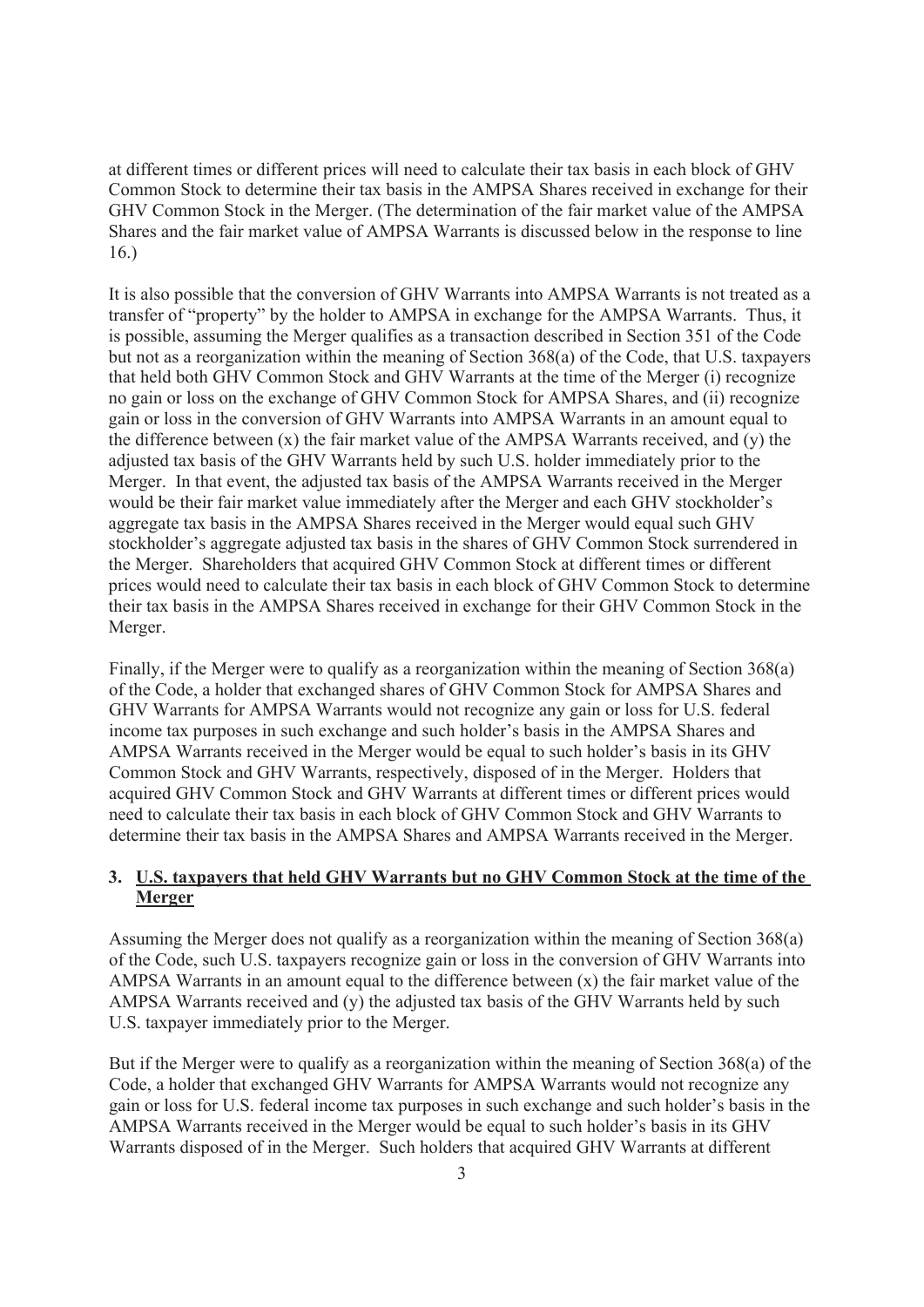times or different prices would need to calculate their tax basis in each block of GHV Warrants to determine their tax basis in the AMPSA Warrants received in the Merger.

#### **Line 16. Describe the calculation of the change in basis and the data that supports the calculation, such as the market value of securities and the valuation date.**

Provided the Merger qualifies as a transaction described in Section 351 of the Code but not as a reorganization within the meaning of Section 368(a) of the Code:

- The aggregate tax basis of the AMPSA Shares received in the Merger by any holder will equal the excess of  $(1)$  the sum of  $(x)$  the aggregate adjusted tax basis in the shares of GHV Common Stock exchanged by such holder and (y) the gain, if any, recognized in the Merger by such holder as a result of a deemed transfer of GHV Warrants to AMPSA by such holder in exchange for AMPSA Warrants, over (2) if any such gain is recognized by such holder, the fair market value of the AMPSA Warrants received by such holder in the Merger.
- The tax basis of the AMPSA Warrants received in the Merger by any holder will equal the fair market value of such AMPSA Warrants immediately after the Merger.

The fair market value of the AMPSA Warrants immediately after the Merger could reasonably be determined to be \$2.34 per warrant, which was the closing market price of GHV Warrants on August 4, 2021.

The fair market value of the AMPSA Shares immediately after the Merger, which may be relevant to the amount of gain recognized by a holder of GHV Common Stock in the Merger, and therefore the basis of such holder's AMPSA Shares, could reasonably be determined to be \$10.59 per share, which was the closing market price of the GHV Common Stock on August 4, 2021.

Fair market value generally is the price at which property would change hands between a willing buyer and a willing seller, neither being under any compulsion to buy or to sell and both having reasonable knowledge of the facts. U.S. federal income tax law does not specifically prescribe how you should determine the fair market values of the AMPSA Shares and AMPSA Warrants for purposes of determining and allocating your tax basis. You should consult your tax advisor to determine what measure of fair market value is appropriate. You are not bound by the approach illustrated above and may, in consultation with your tax advisor, use another approach in determining fair market values.

# **Line 17. List the applicable Internal Revenue Code section(s) and subsection(s) upon which the tax treatment is based.**

Section 351, Section 358, Section 367, Section 368, Section 1001, and Section 1223.

#### **Line 18. Can any resulting loss be recognized?**

Loss realized in the Merger, if any, generally cannot be recognized.